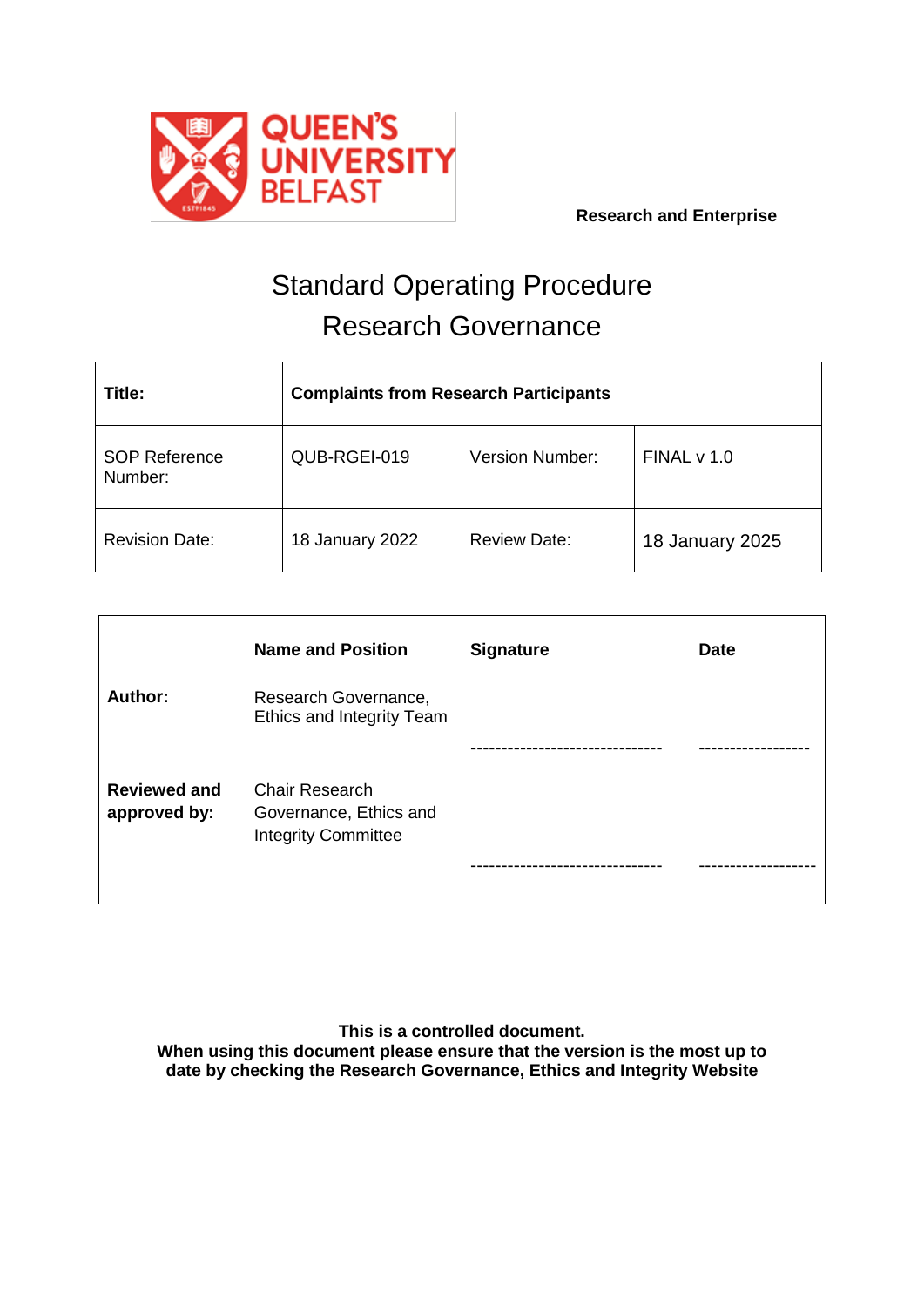## **Do Not Copy**

## Revision Log

| Previous<br>Version<br>number | Date of<br>Review/Modification | Reason for<br>Review/Modification | <b>New Version Number</b> |
|-------------------------------|--------------------------------|-----------------------------------|---------------------------|
|                               |                                |                                   |                           |
|                               |                                |                                   |                           |
|                               |                                |                                   |                           |
|                               |                                |                                   |                           |
|                               |                                |                                   |                           |
|                               |                                |                                   |                           |
|                               |                                |                                   |                           |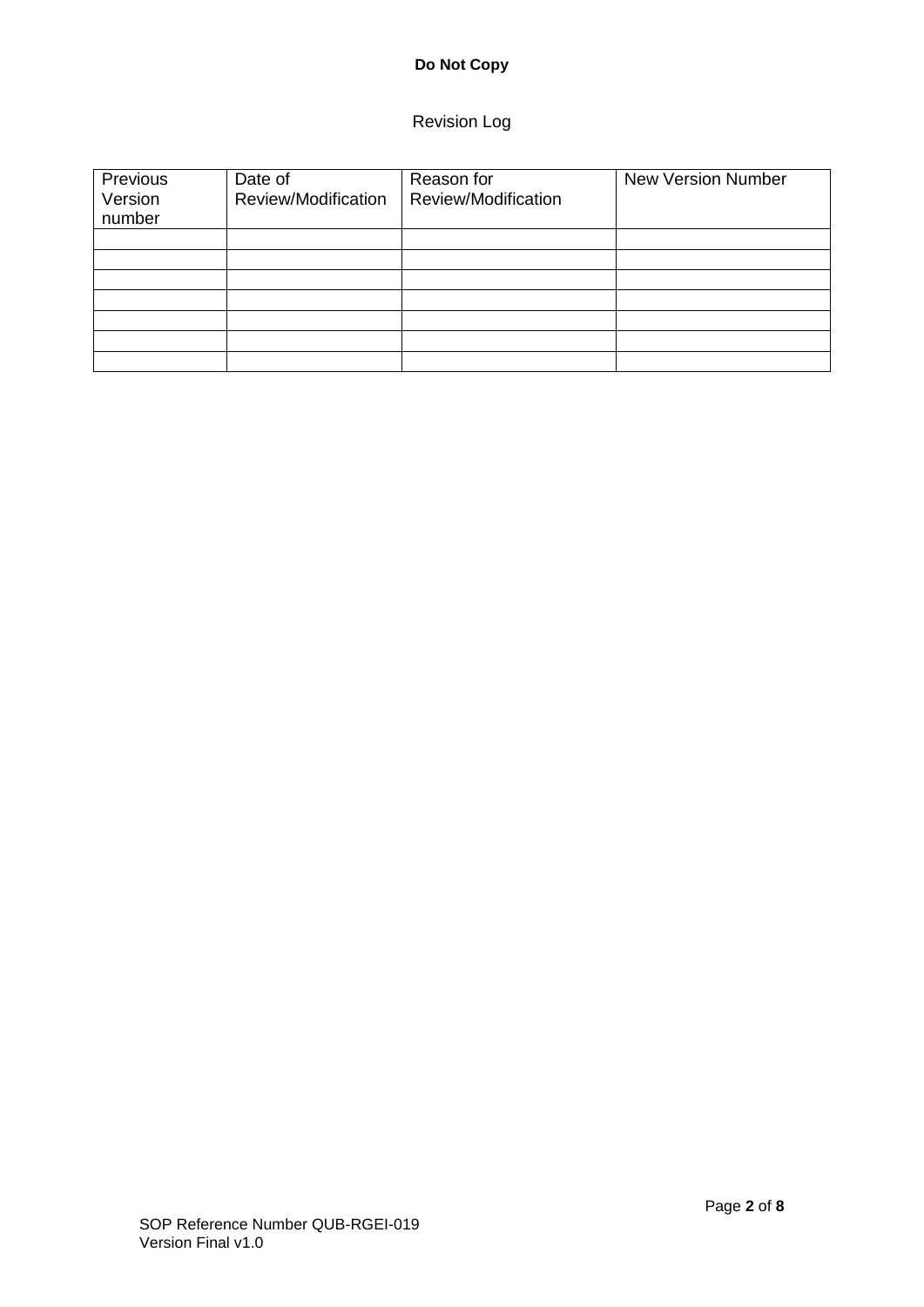#### **1. Purpose**

This Standard Operating Procedure (SOP) provides guidance to researchers as to how to manage complaints/concerns made by the participants in a research study. A core ethical principle is that every researcher must respect each individual research participant. All participants entering into a research project/clinical study must give their informed consent before they can become involved and this must be ongoing throughout the life of the study. Part of informed consent is the provision of information sheets to research participants. The [Health Research Authority](http://www.hra-decisiontools.org.uk/consent/examples.html) (HRA) guidance on information sheets and consent forms, states that participants should be given information as to how complaints will be handled, what compensation may available in the event of harm and who the first point of contact should be. These principles apply across all research within the University, including those reviewed by Faculty Research Ethics Committee.

#### **2. Scope**

This procedure applies to all research conducted involving human subjects conducted by University Researchers or those working on behalf of the University.

In the event of a complaint arising from the clinical care of a NHS/HSC service user the NHS/HSC complaints process should be followed.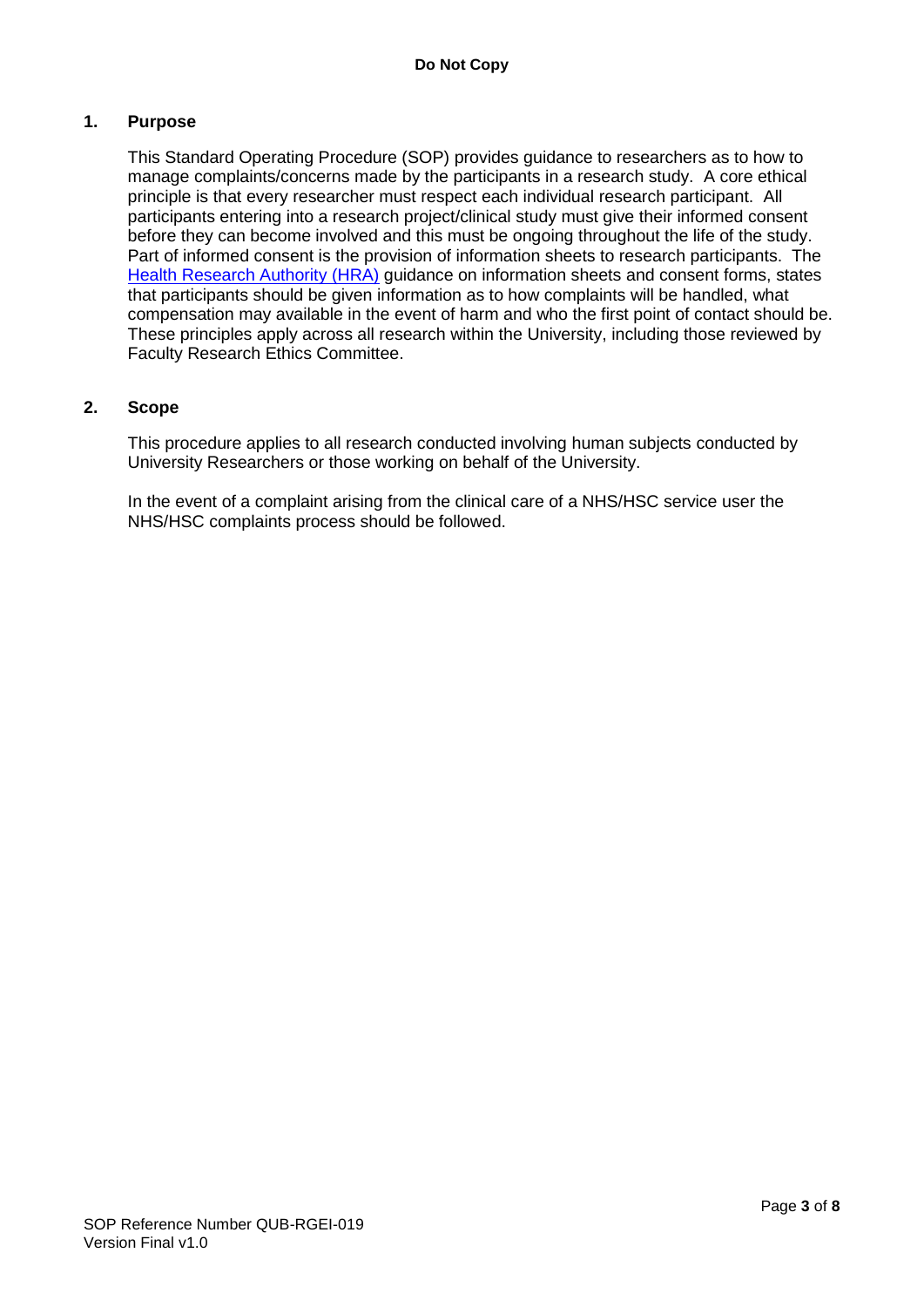#### **3. Procedure**

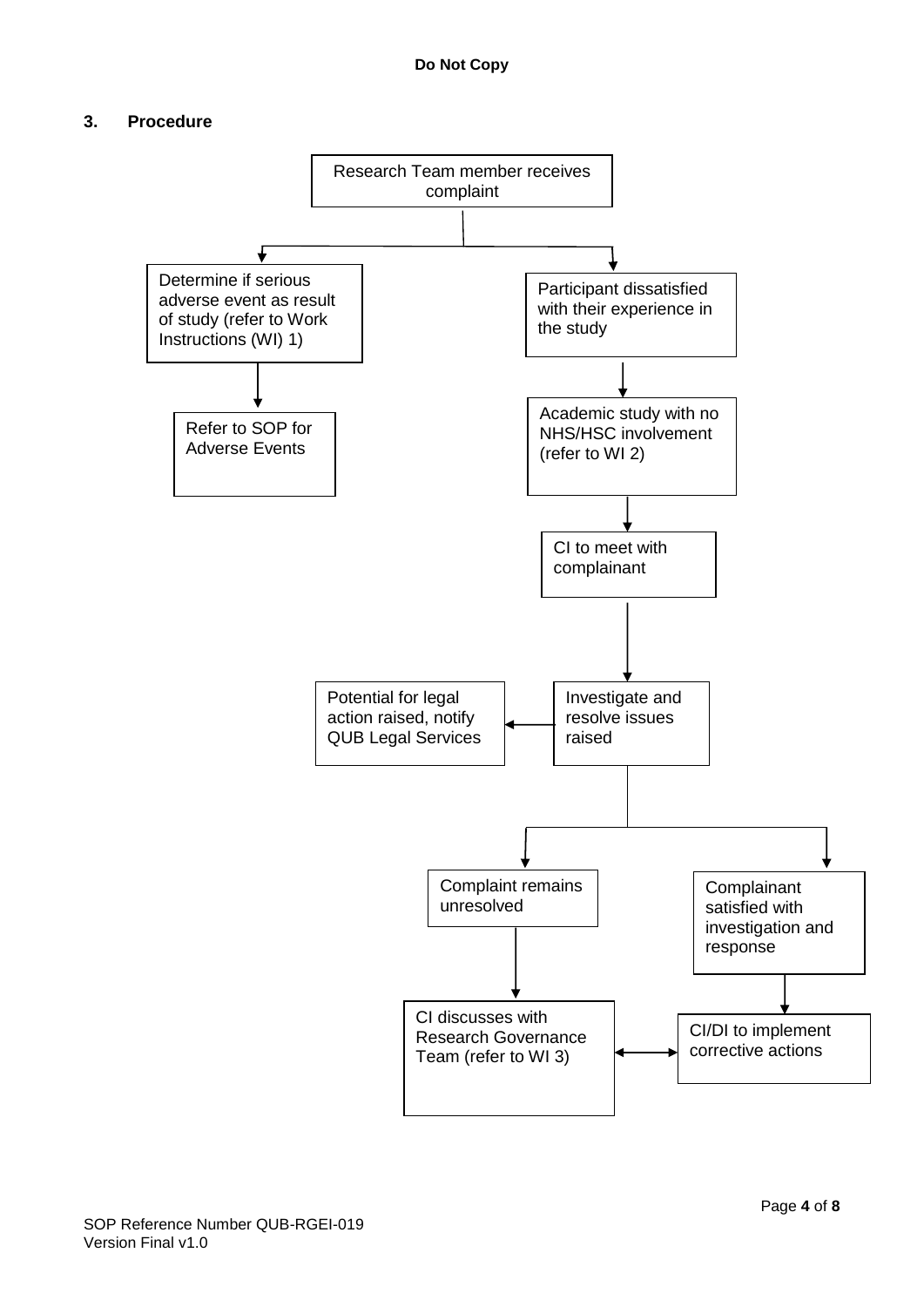#### **4. References**

HRA guidance on information sheets and consent forms (last accessed January 2022). <http://www.hra-decisiontools.org.uk/consent/>

Human Tissue Authority (last accessed January 2022) <http://www.hta.gov.uk/>

Queen's University Belfast, Standard Operating Procedure, Informed Consent SOP-RGEI006. [http-://www.qub.ac.uk/Research/Governance-ethics-and-integrity/Policies-procedures](http://www.qub.ac.uk/Research/Governance-ethics-and-integrity/Policies-procedures-and-guidelines/)[and-guidelines/](http://www.qub.ac.uk/Research/Governance-ethics-and-integrity/Policies-procedures-and-guidelines/) (last accessed January 2022)

#### **5. Appendices**

Work Instruction 1 – Receipt and consideration of complaint Work Instructions 2 – Addressing complaint Work Instructions 3 – Closure/Escalation of complaint

Appendix 1: Formal Complaint Form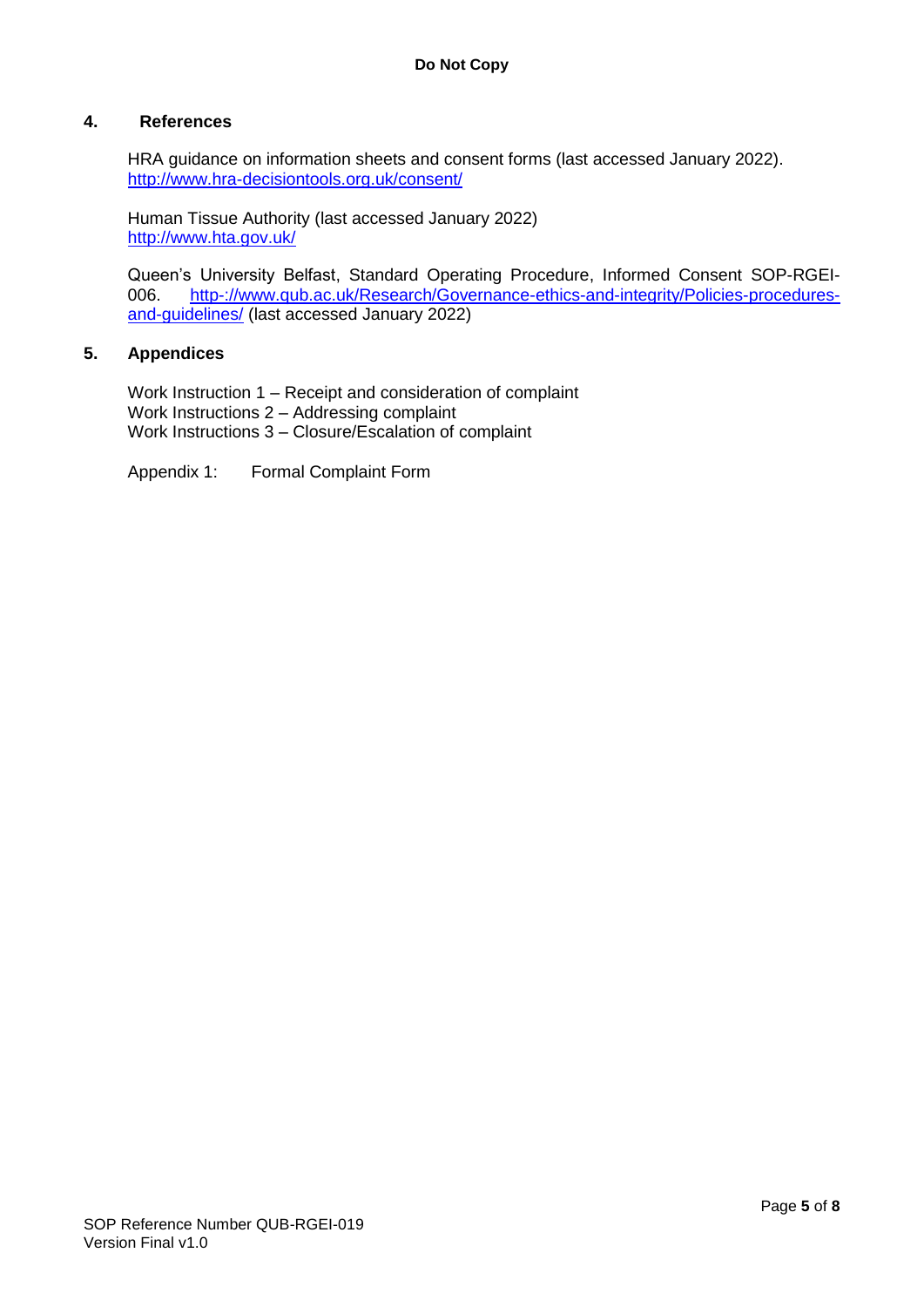#### **Work Instructions 1 – Receipt and consideration of complaint**

- 1. Any member of the research team can receive a complaint, it is important each know the actions to take.
- 2. On receipt of a complaint or concern, the member of the research team must record the detail.
- 3. Using the information received and the researcher's knowledge of the study, the research team must assess the complaint/concern to:
	- Determine whether it is related to a serious event in relation to the study procedure (Serious Adverse Event (SAE)); or
	- How the participant has been treated whilst taking part in the study.
- 4. In the event of an SAE the SOP for Adverse Events (QUB-RGEI-006) should be followed.

#### **Work Instructions 2 – Addressing Complaint**

- 1. Once deemed a complaint, the matter must be dealt with as specified in the information sheet.
- 2. In the event the complaint has arisen because of clinical or social care matters, the NHS/HSC complaints process should be adhered to.
- 3. Where the complaint relates to research practice, the CI must discuss the complaint with the research participant and agree an appropriate approach. This should include:
	- How the complaint will be dealt with;
	- An approximate timeline for dealing with the complaint, which ideally should be no longer than 20 working days;
	- Who will be involved investigating the complaint;
	- Any immediate action required to remedy the issue raised;
	- That the complaint will be handled in confidence.
- 4. Where legal action is explicitly mentioned by the complainant or it is CI's view that a legal opinion could be necessary, the complaint must be brought to the attention of the University's legal services team.
- 5. Undertake a robust investigation. In the event that the complaint will require longer than 20 working days to complete the complainant must be informed of the delay.
- 6. Where matters of Research Integrity are identified they should be raised with the employing organisation's lead for research integrity.
- 7. Once the complaint has been investigated the CI, or a suitable designated individual, must meet with the participant and discuss the findings and any proposed remedial action.

#### **Work Instructions 3 – Closure/Escalation of Complaint**

- 1. Corrective actions identified following the complaint should be implemented. In a research study this is by the CI, where the matter relates to human tissue the Designated Individual (DI) should lead on corrective actions, in conjunction with the CI.
- 2. The complainant can determine whether they are satisfied with the outcome of the investigation and the proposed remedial action, if appropriate.
- 3. If the complainant remains dissatisfied the CI should report the formal complaint to Head of Research Governance, Ethics and Integrity (HRGEI) or their nominee, using the form attached as Appendix 1. For research studies regulated by the HT Act the CI must also inform the Designated Individual of any unresolved complaints.
- 4. The HRGEI, or nominee, in conjunction with the Director of Research and Enterprise will determine if further formal investigation is required. The HRGEI or nominee will inform the complainant in writing of the decision and advise the complainant of the timescale required to carry out any formal investigation, if deemed necessary.
- 5. Once completed, the HRGEI or nominee will inform the complainant of the outcome in writing.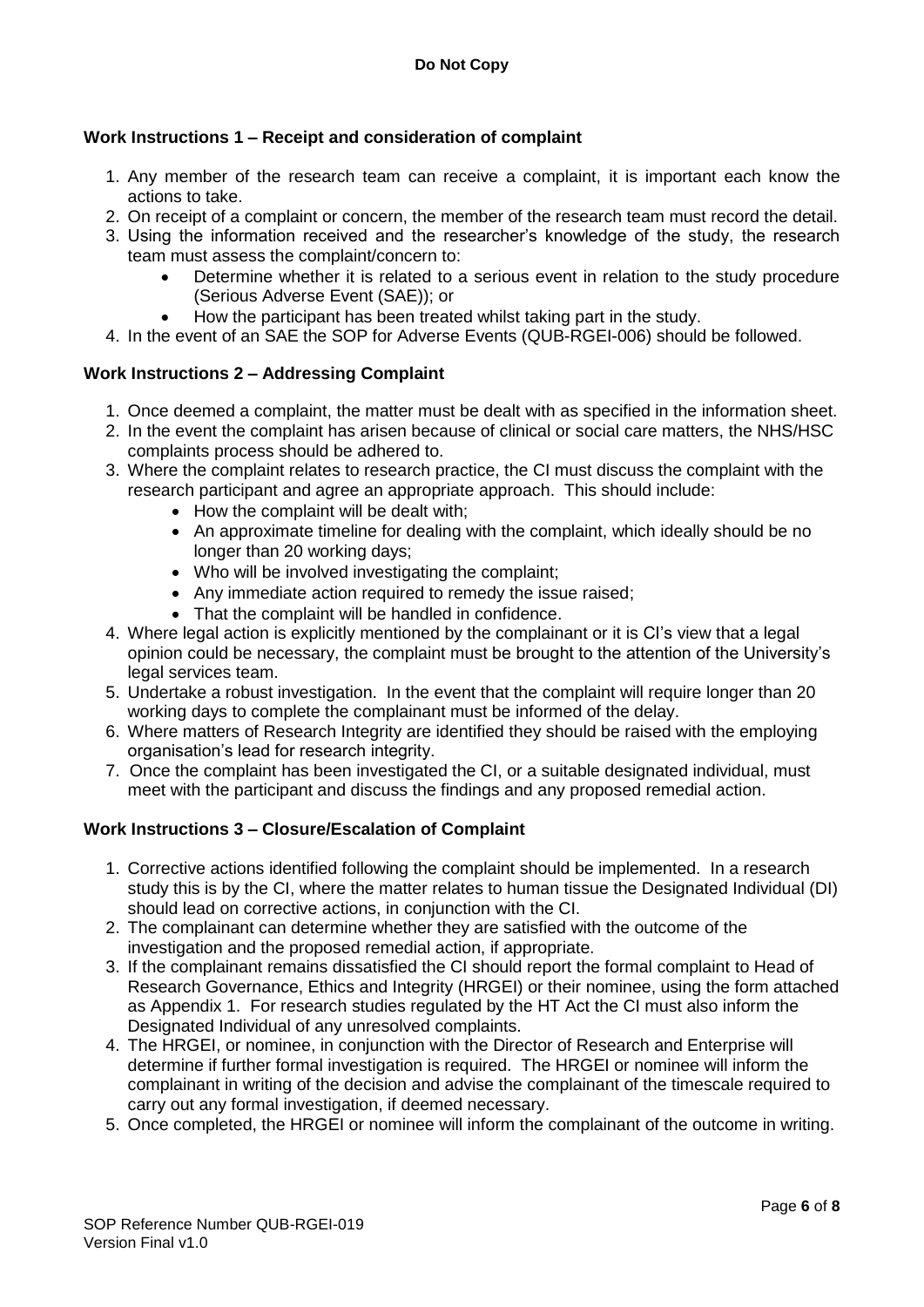## **Raising a concern or complaint**

|                          | Date & initial |
|--------------------------|----------------|
| Research Study:          |                |
|                          |                |
|                          |                |
| Chief Investigator:      |                |
|                          |                |
| Complainant: name and    |                |
| contact details          |                |
|                          |                |
|                          |                |
|                          |                |
|                          |                |
| Date concern/complaint   |                |
| raised:                  |                |
| Nature of complaint:     |                |
|                          |                |
|                          |                |
|                          |                |
|                          |                |
|                          |                |
|                          |                |
|                          |                |
| Decision as to whether   |                |
| SAE or complaint:        |                |
|                          |                |
| If deemed a complaint:   |                |
| Process agreed with      |                |
| complainant:             |                |
|                          |                |
|                          |                |
|                          |                |
|                          |                |
|                          |                |
|                          |                |
| Summary of investigation |                |
| findings:                |                |
|                          |                |
|                          |                |
|                          |                |
|                          |                |
|                          |                |
| Remedial Action (if      |                |
| required):               |                |
|                          |                |
|                          |                |
|                          |                |
|                          |                |
| Outcome of complaints    |                |
| meeting:                 |                |